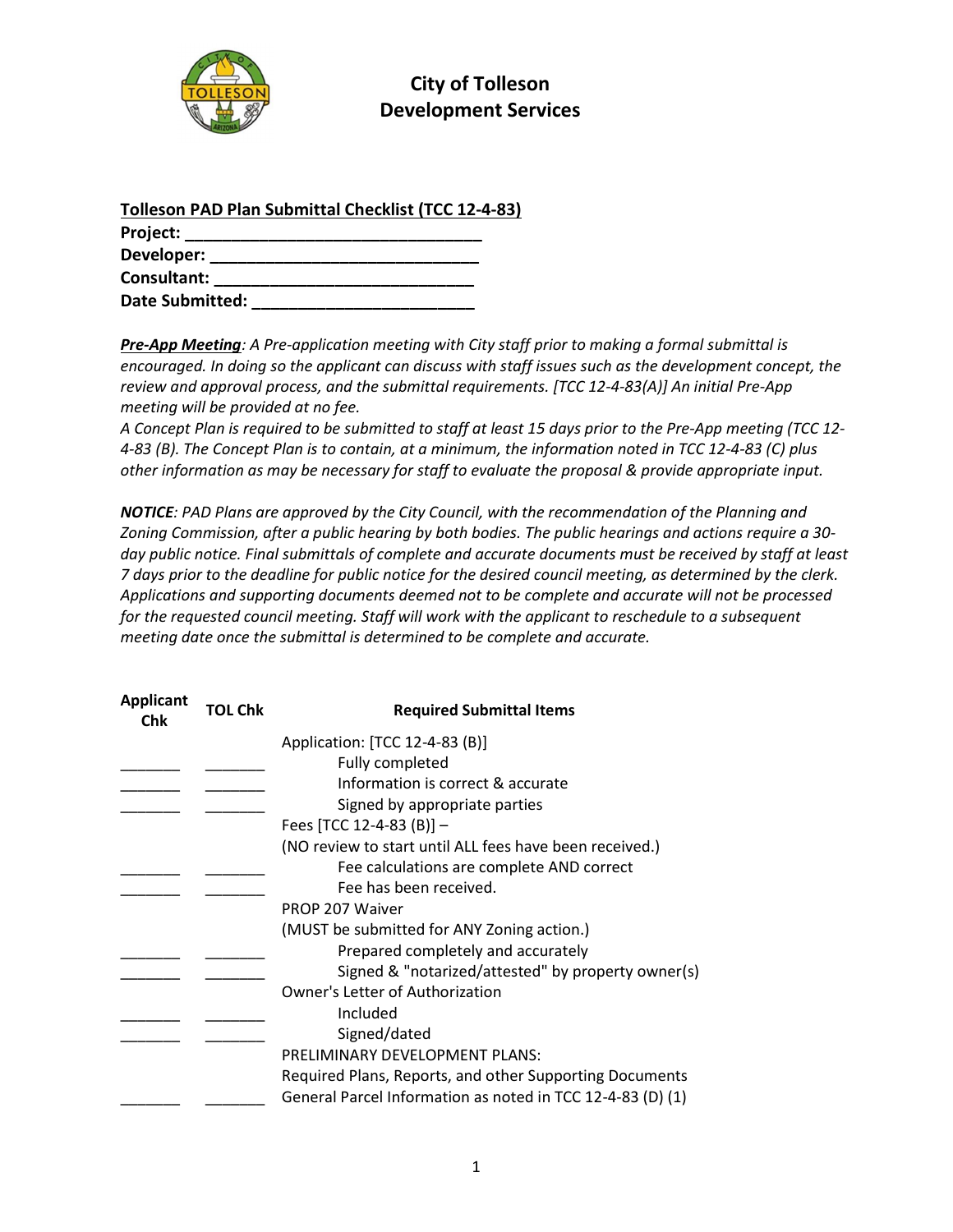| Project:         | <b>Tolleson Checklists</b>                                                                                                          |
|------------------|-------------------------------------------------------------------------------------------------------------------------------------|
| Developer:       | <b>PAD Plan Submittal</b>                                                                                                           |
| <b>Checklist</b> |                                                                                                                                     |
|                  | Site Condition Plan(s) per [TCC 12-4-83 (D) (2)]<br>Plan or report, with appropriate graphics, summarizing the proposed allocations |
|                  | of land use per [TCC 12-4-83 (D) (3)                                                                                                |
|                  | Land Use Plan per [TCC 12-4-83 (D) (4)]                                                                                             |
|                  | Preliminary Engineering Plan(s) per [TCC 12-4-83 (D) (5)].                                                                          |
|                  | To include, at a minimum:                                                                                                           |
|                  | Preliminary Grading & Drainage Plan(s) [TCC 12-4-83 (D) (5)]<br>Preliminary Utility Plan [TCC 12-4- (D) (5)]                        |
|                  | Depending on the size of the site and the complexity of the design, utility                                                         |
|                  | information may, with the prior approval of the City Engineer, be incorporated                                                      |
|                  | onto the same plans as those depicting the sites preliminary grading and drainage<br>system.                                        |
|                  | Building Elevations per [TCC 12-4- (D) (6)]                                                                                         |
|                  | Preliminary Landscaping Plan [TCC 12-4- (D) (7)]                                                                                    |
|                  | Traffic Analysis Report per {TCC 12-4-83 (D) (8)                                                                                    |
|                  | Phasing Plan(s) per [TCC 12-4-83 (D) (9)                                                                                            |

## NOTES:

Each required plan type is to be submitted as a separate component of the submittal. Consolidating plan types on a single sheet is unacceptable. Submittals with such plans shall be considered "Administratively Incomplete".

Plans must not exceed the allowable maximum scale. Submittals with such sheets shall be considered "Administratively Incomplete".

Preliminary Grading & Drainage, Utilities, Landscape, and Existing Conditions plans MUST be prepared by AND sealed/signed/dated by the appropriate design professional licensed by the AZBTR. Submittals with plans NOT so prepared shall be considered "Administratively Incomplete".

## Document Preparation Standards

Documents submitted in support of the application are to be prepared according to the following standards:

|  | Plan sheets for Site Plans, Building Elevations, Preliminary Grading &   |
|--|--------------------------------------------------------------------------|
|  | Drainage, Preliminary Utility Plans. Preliminary Landscape Plans, or any |
|  | other plan sheets                                                        |
|  | 24"x36" - landscape                                                      |
|  | The scale of the drawings shall be a standard engineering scale          |
|  | of not less than $1" = 50'$                                              |
|  | Alternate sizes/formats are discouraged and must be                      |
|  | approved by the City Engineer prior to submittal.                        |
|  | Submittals using sizes/formats other than those approved will            |
|  | be considered "Administratively Incomplete"                              |
|  |                                                                          |

Technical Reports (Drainage, utilities, Soils, Structural, etc)